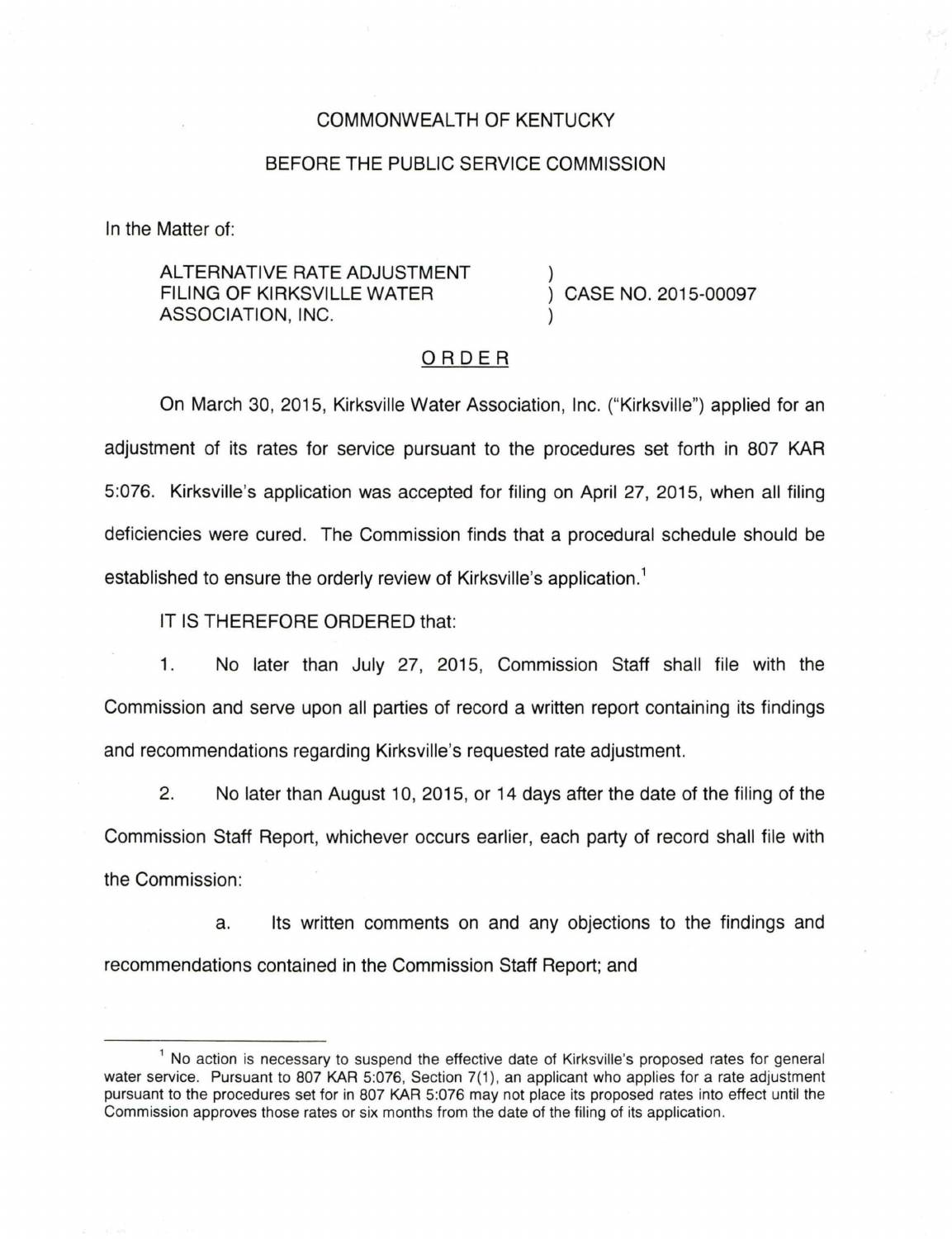b. Any additional evidence for the Commission to consider.

c. If a party requests a hearing or informal conference, then the party shall make the request in its written comments and state the reason why a hearing or informal conference is necessary.

3. If Commission Staff finds that Kirksville's financial condition supports a higher rate than Kirksville proposes or the assessment of an additional rate or charge not proposed in Kirksville's application, Kirksville in its response to the Commission Staff Report shall also state its position in writing on whether the Commission should authorize the assessment of the higher rate or the recommended additional rate or charge.

4. If Commission Staff recommends that changes to the manner in which Kirksville accounts for the depreciation of Kirksville's assets for ratemaking purposes, Kirksville in its response to the Commission Staff Report shall also state its position in writing on whether the Commission should require Kirksville to implement the proposed change for accounting purposes.

5. A party's failure to file written objections to a finding or recommendation contained in the Commission Staff Report by August 10, 2015, or 14 days after the date of the filing of the Commission Staff Report, whichever occurs earlier, shall be deemed a waiver of all objections to that finding or recommendation.

6. A party's failure to request a hearing or informal conference in the party's written response shall be deemed a waiver of all rights to a hearing on the application and a request that the case stand submitted for decision.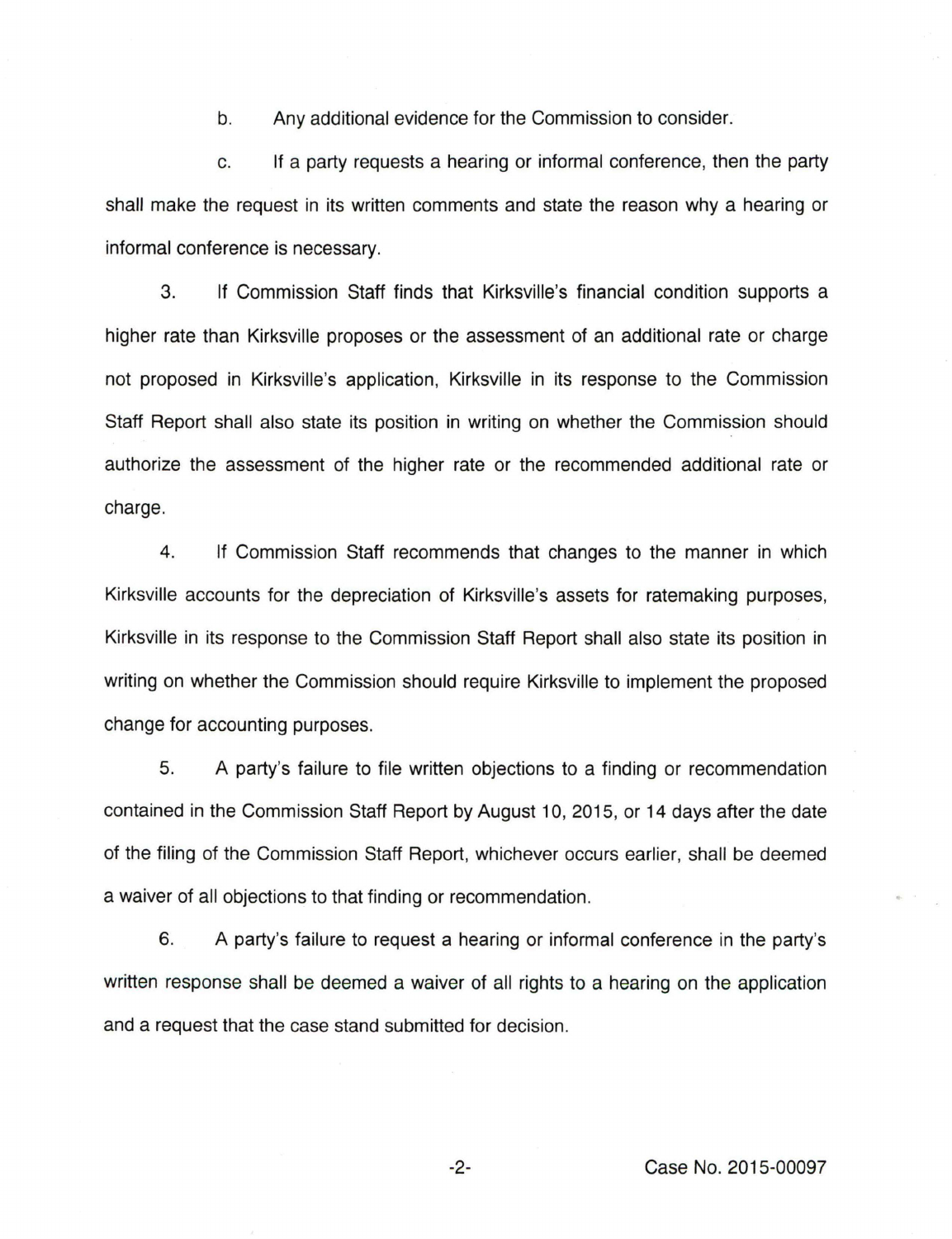7. A party's failure to file a written response by August 10, 2015, or 14 days after the date of the filing of the Commission Staff Report, whichever occurs earlier, shall be deemed a waiver of all rights to a hearing on the application.

8. Any motion to intervene shall be filed no later than June 8, 2015.

9. A person who submits a motion to intervene after June 8, 2015, and upon a showing of good cause is granted full intervention shall accept and abide by the existing procedural schedule.

By the Commission **ENTERED MAY 13 2015**  CKY PUBLIC  $F$  COMMISSION

ATTEST: **Executive** *Director* 

Case No. 2015-00097